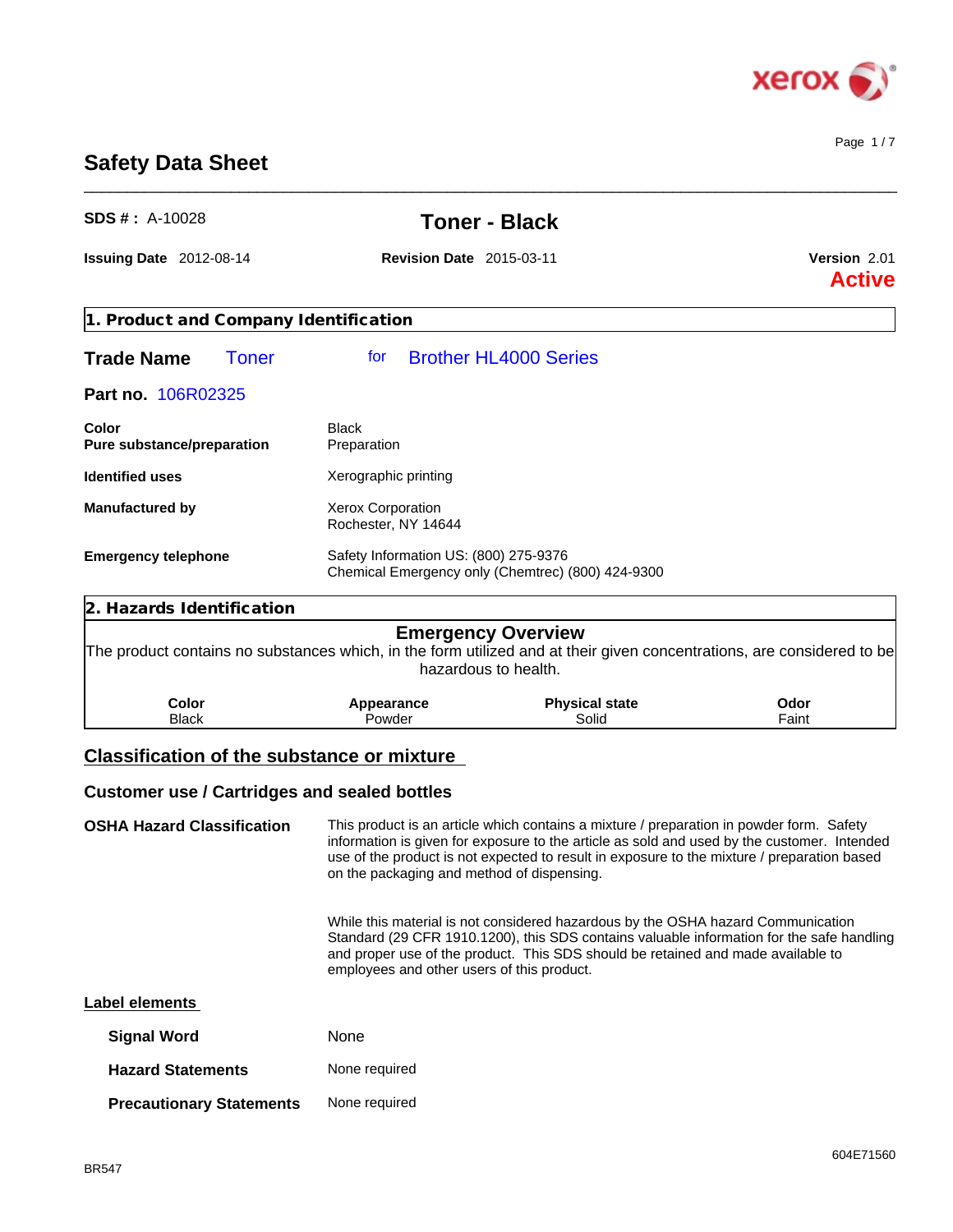

\_\_\_\_\_\_\_\_\_\_\_\_\_\_\_\_\_\_\_\_\_\_\_\_\_\_\_\_\_\_\_\_\_\_\_\_\_\_\_\_\_\_\_\_\_\_\_\_\_\_\_\_\_\_\_\_\_\_\_\_\_\_\_\_\_\_\_\_\_\_\_\_\_\_\_\_\_\_\_\_\_\_\_\_\_\_\_\_\_\_\_\_\_\_ **SDS # :** A-10028 **Toner - Black** Page 2 / 7

# **Potential Health Effects**

| <b>Principle Routes of Exposure</b> | Inhalation                                                                                                                                                                   |
|-------------------------------------|------------------------------------------------------------------------------------------------------------------------------------------------------------------------------|
| <b>Acute toxicity</b>               |                                                                                                                                                                              |
| Eyes                                | No known effect                                                                                                                                                              |
| <b>Skin</b>                         | No known effect                                                                                                                                                              |
| <b>Inhalation</b>                   | No known effect                                                                                                                                                              |
| Ingestion                           | No known effect                                                                                                                                                              |
| <b>Chronic effects</b>              |                                                                                                                                                                              |
| <b>Main symptoms</b>                | Overexposure may cause:                                                                                                                                                      |
|                                     | mild respiratory irritation similar to nuisance dust.                                                                                                                        |
|                                     | <b>Aggravated medical conditions</b> None under normal use conditions                                                                                                        |
| <b>Environmental hazard</b>         | The environmental impact of this product has not been fully investigated. However, this<br>preparation is not expected to present significant adverse environmental effects. |

# 3. Composition/Information on Ingredients

| <b>Chemical Name</b>       | <b>CAS-No</b> | Weight %  |
|----------------------------|---------------|-----------|
| Styrene/acrylate copolymer | 25767-47-9    | 40-45     |
| Styrene/acrylate polymer   | 27136-15-8    | $40 - 45$ |
| Carbon Black               | 1333-86-4     | <6        |
| Amorphous silica           | 7631-86-9     | <5        |
| Polvolefin                 | 9010-79-1     | د.>       |
| Magnetite                  | 1317-61-9     |           |

# 4. First Aid Measures

| <b>General advice</b>             | For external use only. When symptoms persist or in all cases of doubt seek medical advice.<br>Show this material safety data sheet to the doctor in attendance. |  |  |
|-----------------------------------|-----------------------------------------------------------------------------------------------------------------------------------------------------------------|--|--|
| Eye contact                       | Immediately flush with plenty of water. After initial flushing, remove any contact lenses and<br>continue flushing for at least 15 minutes.                     |  |  |
| <b>Skin contact</b>               | Wash skin with soap and water                                                                                                                                   |  |  |
| <b>Inhalation</b>                 | Move to fresh air                                                                                                                                               |  |  |
| Ingestion                         | Rinse mouth with water and afterwards drink plenty of water or milk                                                                                             |  |  |
| Notes to physician                | Treat symptomatically                                                                                                                                           |  |  |
| <b>Protection of first-aiders</b> | No special protective equipment required                                                                                                                        |  |  |
|                                   |                                                                                                                                                                 |  |  |

# 5. Fire-Fighting Measures

| <b>Flammable properties</b>    | Not flammable. Will not readily ignite                            |
|--------------------------------|-------------------------------------------------------------------|
| <b>Flash point</b>             | Not applicable                                                    |
| Suitable extinguishing media   | Use water spray or fog; do not use straight streams, Foam         |
| Unsuitable extinguishing media | Do not use a solid water stream as it may scatter and spread fire |
|                                |                                                                   |

**Specific hazards arising from the chemical**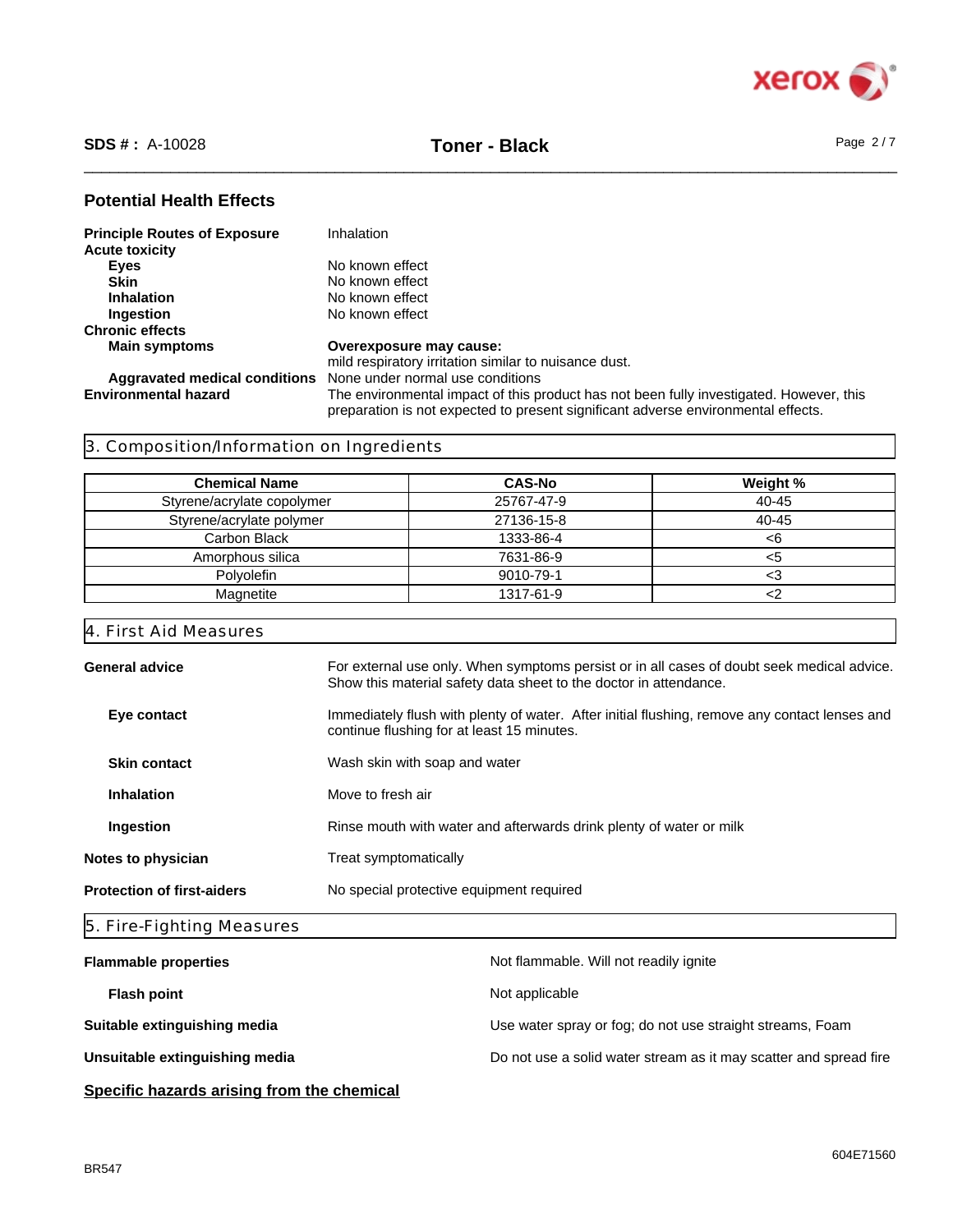

\_\_\_\_\_\_\_\_\_\_\_\_\_\_\_\_\_\_\_\_\_\_\_\_\_\_\_\_\_\_\_\_\_\_\_\_\_\_\_\_\_\_\_\_\_\_\_\_\_\_\_\_\_\_\_\_\_\_\_\_\_\_\_\_\_\_\_\_\_\_\_\_\_\_\_\_\_\_\_\_\_\_\_\_\_\_\_\_\_\_\_\_\_\_ **SDS # :** A-10028 **Toner - Black** Page 3 / 7

| <b>Hazardous combustion products</b>    | Hazardous decomposition products due to incomplete<br>combustion     |
|-----------------------------------------|----------------------------------------------------------------------|
|                                         | Carbon oxides                                                        |
|                                         |                                                                      |
|                                         | Nitrogen oxides (NOx)                                                |
| <b>Explosion Data</b>                   |                                                                      |
| <b>Sensitivity to Mechanical Impact</b> | Not impact sensitive                                                 |
| <b>Sensitivity to Static Discharge</b>  | Fine dust dispersed in air, in sufficient concentrations, and in the |
|                                         | presence of an ignition source is a potential dust explosion         |
|                                         | hazard                                                               |
|                                         |                                                                      |

# **Protective Equipment and Precautions for Firefighters**

In the event of fire and/or explosion do not breathe fumes. Wear fire/flame resistant/retardant clothing. Use self-contained pressure-demand breathing apparatus if needed to prevent exposure to smoke or airborne toxins.

| 6. Accidental Release Measures                  |                                                                                                                                                                              |  |  |
|-------------------------------------------------|------------------------------------------------------------------------------------------------------------------------------------------------------------------------------|--|--|
| <b>Personal Precautions</b>                     | Avoid breathing dust                                                                                                                                                         |  |  |
| <b>Environmental Precautions</b>                | No special environmental precautions required                                                                                                                                |  |  |
| <b>Methods for containment</b>                  | Prevent dust cloud                                                                                                                                                           |  |  |
| Methods for cleaning up                         | Prevent dust cloud. Sweep up or vacuum up spillage and collect in suitable container for<br>disposal. Use non-sparking tools and equipment.                                  |  |  |
| <b>Other Information</b>                        | The environmental impact of this product has not been fully investigated. However, this<br>preparation is not expected to present significant adverse environmental effects. |  |  |
| 7. Handling and Storage                         |                                                                                                                                                                              |  |  |
| Advice on safe handling                         | Handle in accordance with good industrial hygiene and safety practice<br>Avoid dust accumulation in enclosed space<br>Prevent dust cloud                                     |  |  |
| <b>Technical measures/Storage</b><br>conditions | Keep container tightly closed in a dry and well-ventilated place<br>Store at room temperature                                                                                |  |  |
| <b>Hygiene measures</b>                         | None under normal use condtions                                                                                                                                              |  |  |
| 8. Exposure Controls/Personal Protection        |                                                                                                                                                                              |  |  |

# **Exposure guidelines Product information**

| <b>ACGIH TLV TWA</b>        | 10 mg/m <sup>3</sup> (inhalable particles) |
|-----------------------------|--------------------------------------------|
| <b>ACGIH TLV TWA</b>        | 3 mg/m <sup>3</sup> (respirable dust)      |
| <b>OSHA PEL TWA</b>         | 15 mg/m <sup>3</sup> (total dust)          |
| <b>OSHA PEL TWA</b>         | 5 mg/m <sup>3</sup> (respirable dust)      |
| <b>Xerox Exposure Limit</b> | $2.5 \text{ mg/m}^3$ (total dust)          |
| <b>Xerox Exposure Limit</b> | $0.4$ mg/m <sup>3</sup> (respirable dust)  |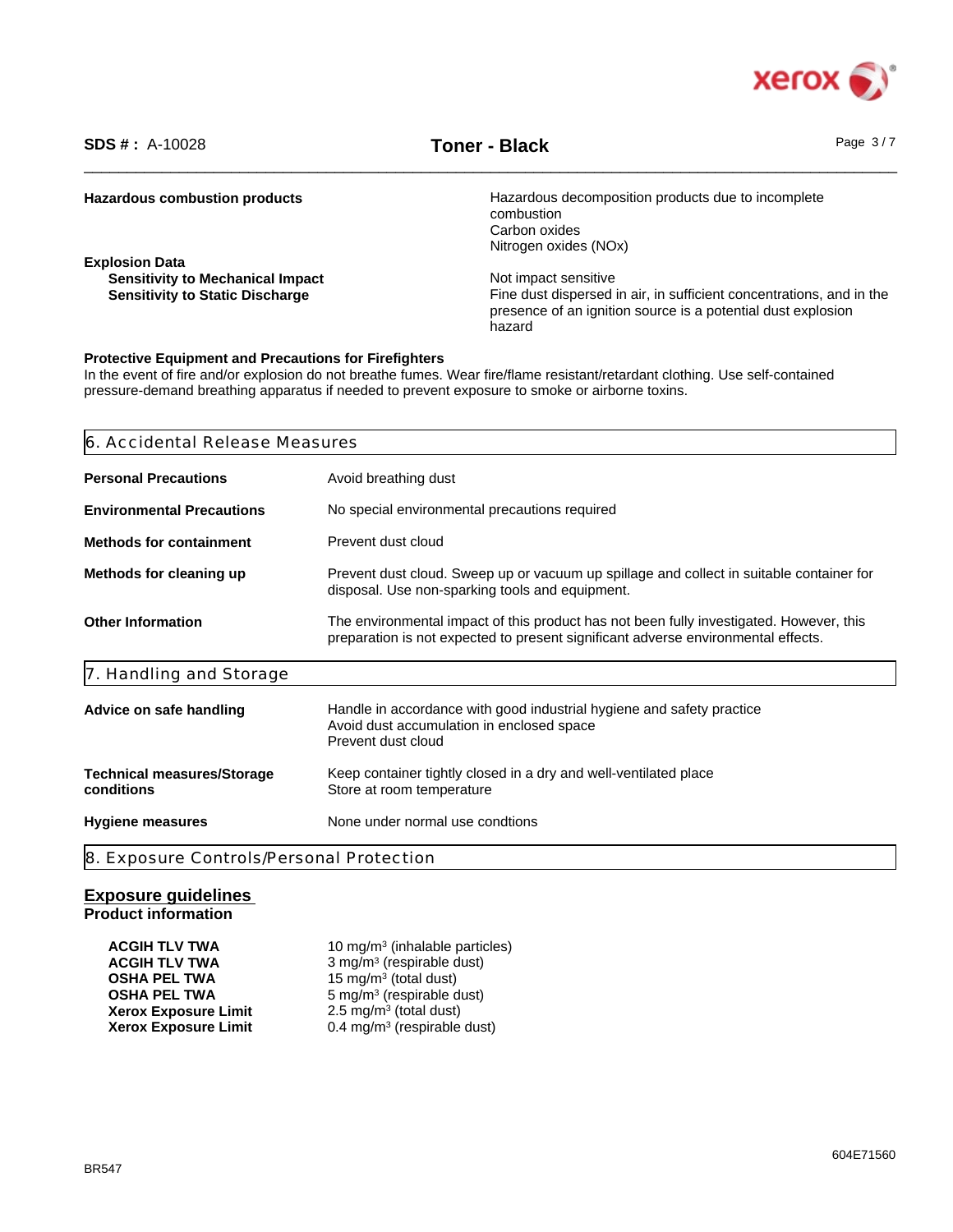

## **Other Information**

The results obtained from a Xerox sponsored Chronic Toner Inhalation Study demonstrated no lung changes in rats for the lowest (1 mg/m<sup>3</sup> ) exposure level (the level most relevant to potential human exposure). A very slight degree of fibrosis was noted in 25% of animals at the middle (4mg/m<sup>3</sup>) exposure level, while a slight degree of fibrosis was noted in all the animals at the highest (16 mg/m<sup>3</sup> ) exposure level. These findings are attributed to "lung overloading", a generic response to excessive amounts of any dust retained in the lungs for a prolonged period. This study was conducted using a special test toner to comply with an EPA testing protocol.

# **Occupational Exposure Controls**

**Engineering measures** None under normal use conditions

# **Personal Protective Equipment**

## **Customer use / Cartridges and sealed bottles**

| <b>Respiratory protection</b> | No special protective equipment required |
|-------------------------------|------------------------------------------|
| <b>Eye/Face protection</b>    | No special protective equipment required |
| Skin and body protection      | No special protective equipment required |
| <b>Hand protection</b>        | No special protective equipment required |

# 9. Physical and Chemical Properties

| Appearance<br>Odor threshold<br>рH<br><b>Flash point</b>                                                                                                                                                                                                                                | Powder<br>Not applicable<br>Not applicable<br>Not applicable |                                                                                                                                                                                                                      | Odor<br><b>Physical state</b><br>Color<br><b>Boiling</b><br>point/range | Faint<br>Solid<br><b>Black</b><br>Not applicable                                             |
|-----------------------------------------------------------------------------------------------------------------------------------------------------------------------------------------------------------------------------------------------------------------------------------------|--------------------------------------------------------------|----------------------------------------------------------------------------------------------------------------------------------------------------------------------------------------------------------------------|-------------------------------------------------------------------------|----------------------------------------------------------------------------------------------|
| <b>Softening point</b>                                                                                                                                                                                                                                                                  | 49 - 60 °C / 120 - 140 °F                                    |                                                                                                                                                                                                                      | Autoignition<br>temperature                                             | Not applicable                                                                               |
| <b>Flammability Limits in Air</b>                                                                                                                                                                                                                                                       |                                                              | Not applicable                                                                                                                                                                                                       |                                                                         |                                                                                              |
| <b>Explosive properties</b><br>Vapor pressure<br>Vapor density<br><b>Water solubility</b><br><b>Viscosity</b><br><b>Partition coefficient</b><br><b>Evaporation rate</b><br>Melting point/range<br><b>Freezing point</b><br><b>Decomposition temperature</b><br><b>Specific gravity</b> |                                                              | source is a potential dust explosion hazard.<br>Not applicable<br>Not applicable<br>Negligible<br>Not applicable<br>Not applicable<br>Not applicable<br>Not determined<br>Not applicable<br>Not determined<br>$\sim$ |                                                                         | Fine dust dispersed in air, in sufficient concentrations, and in the presence of an ignition |

10. Stability and Reactivity

**Reactivity Reaction** No dangerous reaction known under conditions of normal use

**Stability** Stable under normal conditions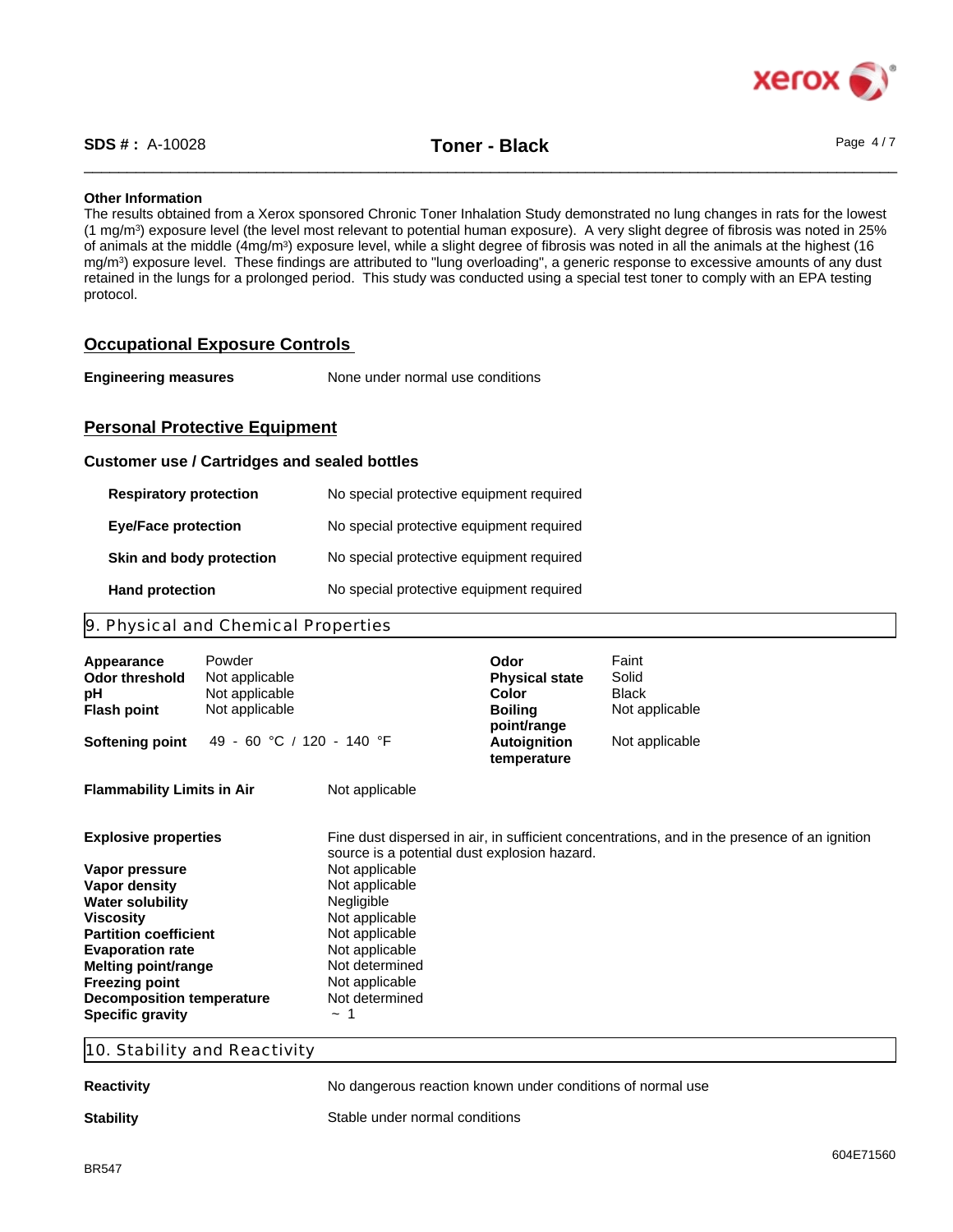

\_\_\_\_\_\_\_\_\_\_\_\_\_\_\_\_\_\_\_\_\_\_\_\_\_\_\_\_\_\_\_\_\_\_\_\_\_\_\_\_\_\_\_\_\_\_\_\_\_\_\_\_\_\_\_\_\_\_\_\_\_\_\_\_\_\_\_\_\_\_\_\_\_\_\_\_\_\_\_\_\_\_\_\_\_\_\_\_\_\_\_\_\_\_ **SDS # :** A-10028 **Toner - Black** Page 5 / 7

| Incompatible products                                  | None                                                                                                                                                              |
|--------------------------------------------------------|-------------------------------------------------------------------------------------------------------------------------------------------------------------------|
| <b>Conditions to Avoid</b>                             | Prevent dust cloud<br>Fine dust dispersed in air, in sufficient concentrations, and in the presence of an ignition<br>source is a potential dust explosion hazard |
| Hazardous Decomposition Products None under normal use |                                                                                                                                                                   |
| <b>Hazardous polymerization</b>                        | Hazardous polymerization does not occur.                                                                                                                          |
| <b>Hazardous reactions</b>                             | None under normal processing                                                                                                                                      |

11. Toxicological Information

The toxicity data noted below is based on the test results of similar reprographic materials.

# **Acute toxicity**

| .<br><b>Product information</b>      |                                                                                      |                                          |            |
|--------------------------------------|--------------------------------------------------------------------------------------|------------------------------------------|------------|
| <b>Irritation</b>                    |                                                                                      | No skin irritation, No eye irritation    |            |
| LD50 Oral                            | $> 5$ g/kg (rat)                                                                     |                                          |            |
| <b>LD50 Dermal</b>                   | $> 5$ g/kg (rabbit)                                                                  |                                          |            |
| <b>LC50 Inhalation:</b>              |                                                                                      | $> 5$ mg/L (rat, 4 hr)                   |            |
| <b>Eyes</b>                          | No known effect                                                                      |                                          |            |
| <b>Skin</b>                          | No known effect                                                                      |                                          |            |
| <b>Inhalation</b>                    | No known effect                                                                      |                                          |            |
| Ingestion                            | No known effect                                                                      |                                          |            |
| <b>Chronic toxicity</b>              |                                                                                      |                                          |            |
| <b>Product information</b>           |                                                                                      |                                          |            |
| <b>Chronic effects</b>               | No known effects under normal use conditions                                         |                                          |            |
| <b>Main symptoms</b>                 | <b>Overexposure may cause:</b> mild respiratory irritation similar to nuisance dust. |                                          |            |
| <b>Aggravated medical conditions</b> | None under normal use conditions                                                     |                                          |            |
| Carcinogenicity                      |                                                                                      | See "Other Information" in this section. |            |
| <b>Chemical Name</b>                 |                                                                                      | IARC                                     | <b>NTP</b> |

#### **Other information**

The IARC (International Agency for Research on Cancer) has listed carbon black as "possibly carcinogenic to humans". The classification is based on studies evaluating pure, "free" carbon black. In contrast, toner is a formulation composed of specially prepared polymer and a small amount of carbon black (or other pigment). In the process of making toner, the small amount of carbon black becomes encapsulated within a matrix. Xerox has performed extensive testing of toner, including a chronic bioassay (test for potential carcinogenicity). Exposure to toner did not produce evidence of cancer in exposed animals. The results were submitted to regulatory agencies and published extensively.

# **Other toxic effects**

| <b>Product information</b>  |                                           |
|-----------------------------|-------------------------------------------|
| <b>Sensitization</b>        | No sensitization responses were observed. |
| <b>Mutagenic effects</b>    | Not mutagenic in AMES Test                |
| <b>Target organ effects</b> | None known                                |
| Other adverse effects       | None known                                |
| <b>Aspiration Hazard</b>    | Not applicable                            |
|                             |                                           |

Carbon Black 2B

12. Ecological Information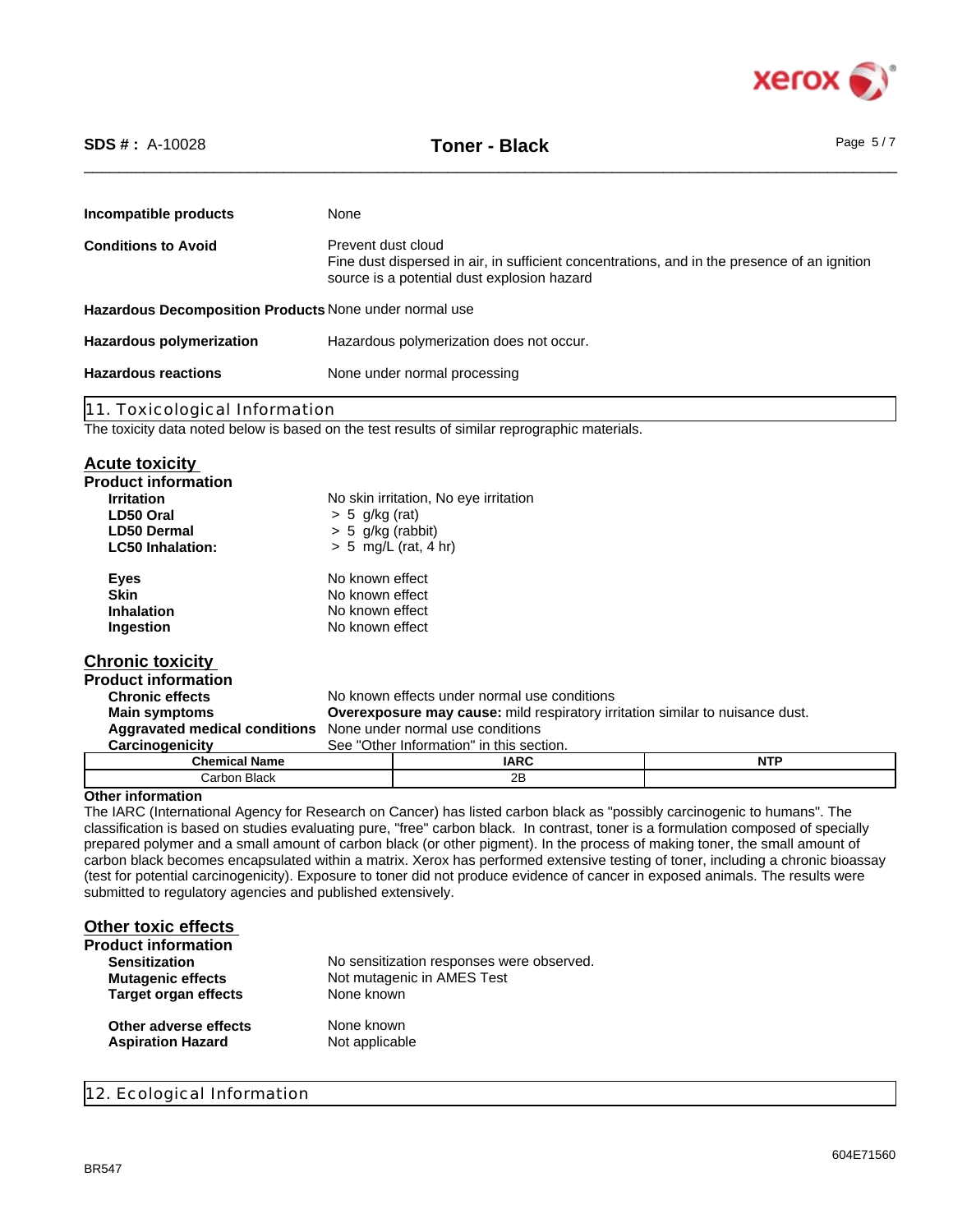

## **Ecotoxicity**

The environmental impact of this product has not been fully investigated. However, this preparation is not expected to present significant adverse environmental effects.

| 13. Disposal Considerations   |                                                                                                                                                                                                                                                                                                                                                                                                                                                                                                                                |
|-------------------------------|--------------------------------------------------------------------------------------------------------------------------------------------------------------------------------------------------------------------------------------------------------------------------------------------------------------------------------------------------------------------------------------------------------------------------------------------------------------------------------------------------------------------------------|
| <b>Waste Disposal Methods</b> | This material, as supplied, is not a hazardous waste according to Federal regulations (40<br>CFR 261). This material could become a hazardous waste if it is mixed with or otherwise<br>comes in contact with a hazardous waste, if chemical additions are made to this material, or<br>if the material is processed or otherwise altered. Consult 40 CFR 261 to determine whether<br>the altered material is a hazardous waste. Consult the appropriate state, regional, or local<br>regulations for additional requirements. |
| <b>Contaminated packaging</b> | Dispose of in accordance with local regulations.                                                                                                                                                                                                                                                                                                                                                                                                                                                                               |
| 14. Transport Information     |                                                                                                                                                                                                                                                                                                                                                                                                                                                                                                                                |

**Note** This material is not subject to regulation as a hazardous material for shipping.

# 15. Regulatory Information

# **OSHA Regulatory Status**

This product is an article which contains a mixture / preparation in powder form. Safety information is given for exposure to the article as sold and used by the customer. Intended use of the product is not expected to result in exposure to the mixture / preparation based on the packaging and method of dispensing.

While this material is not considered hazardous by the OSHA hazard Communication Standard (29 CFR 1910.1200), this SDS contains valuable information for the safe handling and proper use of the product. This SDS should be retained and made available to employees and other users of this product.

# **International Inventories**

**Complies**<br>Complies **DSL/NDSL** 

# **U.S. Federal Regulations**

# **SARA 313**

Section 313 of Title III of the Superfund Amendments and Reauthorization Act of 1986 (SARA). This product does not contain any chemicals which are subject to the reporting requirements of the Act and Title 40 of the Code of Federal Regulations, Part 372. **Clean Water Act**

This product is not regulated as a pollutant pursuant to the Clean Water Act (40 CFR 122.21 and 40 CFR 122.42).

**Clean Air Act, Section 112 Hazardous Air Pollutants (HAPs) (see 40 CFR 61)**

This product is not regulated as a hazardous air pollutant (HAPS) under Section 112 of the Clean Air Act Amendments of 1990. **CERCLA**

This material, as supplied, does not contain any substances regulated as hazardous substances under the Comprehensive Environmental Response Compensation and Liability Act (CERCLA) (40 CFR 302) or the Superfund Amendments and Reauthorization Act (SARA) (40 CFR 355). There may be specific reporting requirements at the local, regional, or state level pertaining to releases of this material.

# **TSCA**

TSCA 12(b) does not apply to this product.

# **U.S. State Regulations**